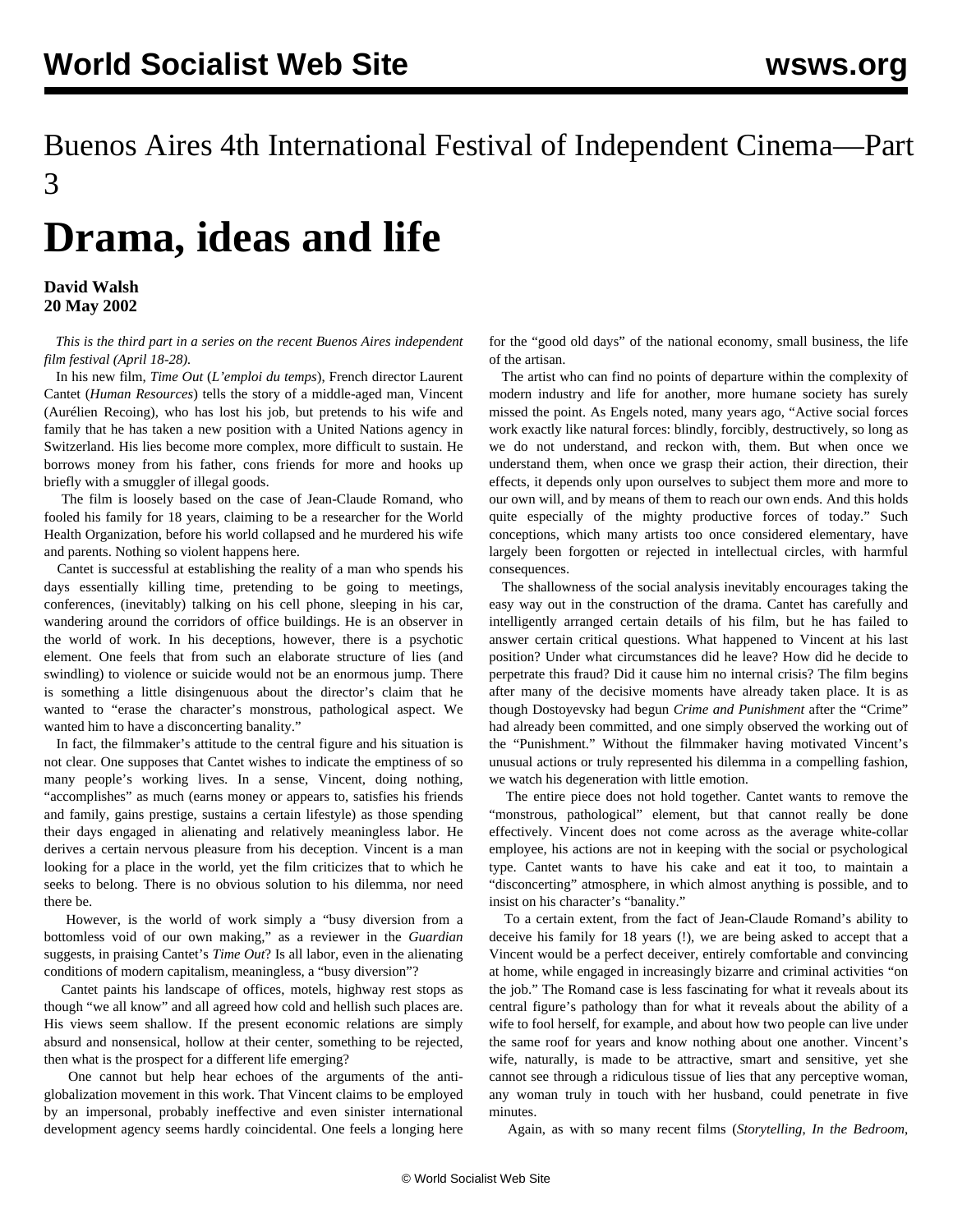*Ghost World*, *Monster's Ball*), the drama in *Time Out* simply does not stand up to analysis, it has not been thought through. It serves to illustrate an idea, and not necessarily a profound one. Cantet's film does not begin with life, but with a schema.

 *Workers, Peasants* (*Operai, contadini*), directed by the well-known team of Jean-Marie Straub and Danièle Huillet, is an absurdity. A group of performers, non-professional presumably, stands in the woods and reads monologues for two hours. The material comes from the pen of Elio Vittorini (*Le donne di Messina*), a left-wing Italian writer (1908-66). It recounts the story of a group of Italians who, at the end of the Second World War, decide to build together a new social life in the ruins of an abandoned village in northern Italy. Various dramas ensue, which will be incomprehensible to all but the most masochistic viewer. The piece is uninvolving, finally excruciating, pure charlatanry.

 Straub and Huillet have represented a certain tendency, of artistic asceticism and the refusal to adapt to popular tastes, for several decades in European filmmaking.

 I noted in 1998: "Straub-Huillet's first film, *Machorka-Muff* (1963), was based on a novel by Heinrich Böll. The film for which they are best known, even to this day, is *The Chronicle of Anna Magdalena Bach* (1968), a love story about Bach and his second wife, as Straub described it. Straub-Huillet have made films based on Corneille's *Othon*, Schönberg's *Moses and Aaron*, Brecht's *The Affairs of Mr. Julius Caesar* and Franz Kafka's *Amerika*. No one has challenged their intellectual seriousness or their commitment. Some, however, including the late R.W. Fassbinder, the German director who worked with Straub as an actor in the late 1960s, have criticized their unwillingness to make their material accessible to wider audiences."

 In commenting on *From Today Until Tomorrow* (1997), based on a relatively obscure Schönberg opera composed in 1929, I wrote: "Still, it is difficult to be entirely enthusiastic about a project whose production one feels is permeated by rigidity, self-seriousness and a nearly religious attitude toward art. The work is remarkable for what it is, a film of a Schönberg opera, but there is something disturbing about left-wing artists so frightened of chaos, emotion and confusion, and finding it so difficult to reach, rather than intimidate, an audience."

 These comments, as it turns out, were all too generous. To a certain extent, *From Today Until Tomorrow* and *Sicilia!* (1999, also based on the writings of Vittorini) deceived us. They were both relatively short, to the point, even accessible. Now with *Workers, peasants* (no less!) Straub-Huillet have inflicted on us their "maximum program." Two hours of flatly delivered, unintelligible nonsense. And people politely sit through this at film festivals.

 This passes for "dialectical" art, for "communist" art, as the film's presenter described it in Buenos Aires. Well, Straub-Huillet have certainly perfected the "alienation effect"; the new work is indeed alienating. They have not, however, after some decades of work, proven able to dramatize even the *most elementary* human emotions or situations. Or to convince anyone of anything. If such a thing as "sectarianism" in art exists, Straub and Huillet belong in that category.

 The pair are possessed by a messianism. They believe they are the only true filmmakers on earth. But a messianism toward what end? This is a quote: "We must make specific films, for specific languages, dealing with specific questions. We must reinvent borders, destroy the Europe of Dr. Goebbels. We are the only European filmmakers, filmmakers of European nations." Long live borders! Long live the European nation-state! This is fairly dire.

 Little more needs to be said about Straub and Huillet. To those who continue to be deceived, so much the worse.

 The films of Youssef Chahine represent something of an antidote to Straub-Huillet. Chahine (born in 1926), whose most recent film, *Silence... on tourne* (*Silence ... We're Rolling*), was screened in Buenos Aires, is a veteran Egyptian filmmaker. He makes audacious, extravagant films. One does not easily forget the scene in *The Other* (1999) in which the hero's sexy mother and some scheming Islamic fundamentalist hold a "virtual meeting" at the top of the Eiffel Tower. About *The Other* I commented: "Corruption, fundamentalism, globalization, mother-love, computers, 'virtual reality'—this film has it all! It ends tragically, but by that time one's head is spinning. One of the characters, I can't remember which one, says at one point, 'Technology is really something!' Yes, and so is this film."

 *Silence ... on tourne* is a musical comedy set in present-day Cairo, in which a famous singer, Malak (the Tunisian performer Latifa), whose artistry has isolated her, becomes prey to a penniless fortune-hunter. She has a communist driver and a Nasserite daughter (her husband has left her). When someone says, "The price of success is solitude," the reply comes, "But even Lenin was married." And so on. Most memorable perhaps is a musical number set in the subway, something out of *West Side Story*. Or perhaps the scene in which jet-skis start flying over an island. In the end the adventurer is exposed and love more or less conquers all. The film is not the be all and end all, but its subversive attitude toward almost everything is infectious.

 In an interview published in *Libération*, Chahine remarked, "We live in a veritable hysteria about money in Egypt. We have laws that encourage immorality and corruption. The most admired people are businessmen.... There is also this rise in fundamentalism.... Today we are reaching the heights of religiosity, with all the girls who are demanding to take the veil, who ask to become slaves.... I am not trying to shock. But when there is an excess of religiosity, it is necessary to fight to the end." Good for him.

 *Camel(s)* is an intelligently made film from South Korea. Directed by Park Ki-yong, producer of *To the Starry Island* (Park Kwangsu) and director of *Motel Cactus* (1997), the film follows a couple conducting an affair over the course of the weekend. He at least is married. The two are "camels" presumably in the sense that they can get by on very little sustenance. The film is filled with silences. The lines are few and far between and deliberately banal. About the town they visit: "Were you here before? Once, when I was in college." Later, improbably: "I see we have a lot in common."

 They go to a karaoke joint, where they finally kiss. They sleep together, and later eat. "Do you like noodles? Yes, all kinds of noodles." They wonder what would have happened if they had met earlier. In the penultimate sequence the silences grow even longer. "I don't like boiled fish much." Finally, he asks, "Can I call you again?" She never answers.

 As a picture of decent, ordinary, highly repressed and stifled people the film is useful. However, one remains a little suspicious of such exaggerated portraits, which always convey an air of superiority. The task of the artist is not to accept what appears on the surface. It should be assumed that every human being has hidden depths; everyone deserves the benefit of the doubt.

 *Flower Island* is also from South Korea, by first-time feature director Song Il-gon. It concerns three women—a singer with throat cancer, a girl who has just self-aborted in a public toilet and a prostitute—who escape the harsh city and meet accidentally in the snow-filled countryside. The prostitute is bound for Flower Island, where "all pain and sorrow disappears," and the other two decide to accompany her.

 At first the film threatens to be merely irritating, as the circumstances of the three are pushed in the spectator's face. "Flower Island" turns out to be more a state of mind than anything else, and that is rather weak, but the three women turn out to be relatively appealing, as do some of the characters they encounter en route.

 In *Mirror Image*, by the Taiwanese director Hsiao Ya-chuan (his first feature as well), the son of a pawn-shop owner runs the store while his father is in hospital. His girlfriend reads palms, but his were scraped clean in a motor scooter accident. "You've escaped your fate," she tells him.